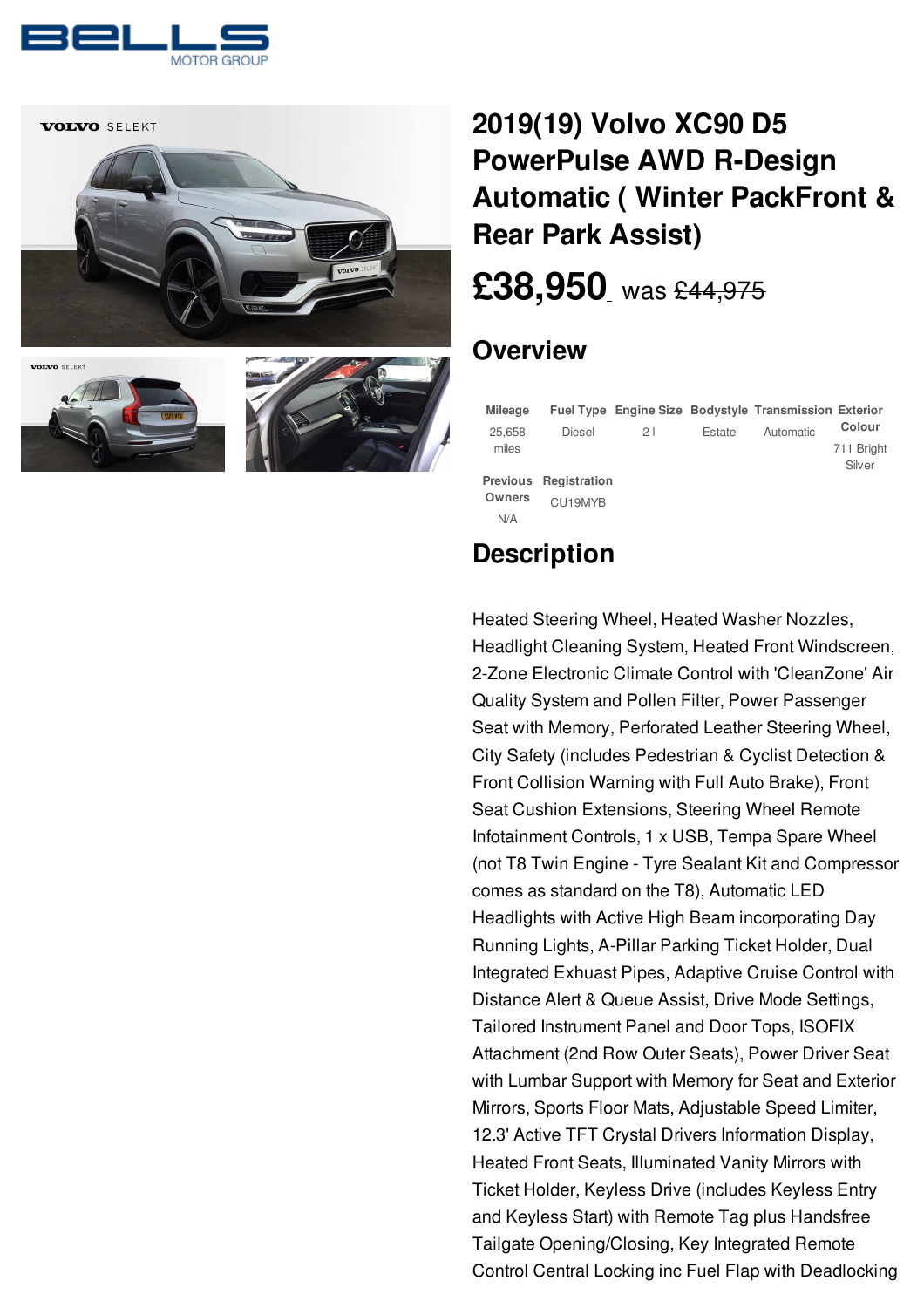System & Auto Open/Close Power Windows (and Sunroof if ordered), Semi-Automatic Load Cover, Sensus Connect with High Performance Sound with 10 Speakers/330W Output, Sensus Navigation, Passenger Airbag Cut-off Switch, IC (Inflatable Curtain) - Full Length, Warning Triangle, Silk Metal Window Surround, Roof Rails - Integrated. Silver, Dark Tinted Windows - Rear Side Windows and Cargo Area, Rear Footwell and Side Step Illumination, Road Sign Information Display, 12v Socket (Front and Rear Tunnel Console and Rear Passenger Compartment), Lane Keeping Aid, Hill Descent Control, Perforated Leather Gear Knob, WHIPS (Whiplash Protection System)(Front Seats), Grocery Bag Holder, DAB (Digital Audio Broadcasting) Radio, Front LED Foglights (n/a T8 Twin Engine), Hill Start Assist, Locking Wheel Nuts, Tyre Pressure Monitoring System, SIPS Airbags (Front Seats), 20' 5 Spoke Alloy Wheels (Diamond Cut/Matt Black) with 275/45 Tyres, Autodimming Inner & Exterior Mirrors, High Gloss Black Mesh Front Grille with Silk Metal Surround, Pilot Assist (up to 80mph), Bright Metal Luggage Compartment Threshold, Integrated Sun Curtains - Rear Doors, Touring Chassis, Silver Matt Door Mirrors, Anti-theft Alarm including Immobiliser. Volume Sensor and Level Sensor, Rain Sensor - Automatic Windscreen Wiper Activation, Outboard Armrest with Cupholder and Storage for 3rd Row Passengers, Front and 2nd Row Centre Armrest with Storage and Cupholders, First Aid Kit, Front and Rear Park Assist, Metal Mesh Inlays, Volvo On Call with App, BLUETOOTH, NAVIGATION, WINTER PACK, REAR PARK ASSIST

- Anti-theft alarm including immobiliser/volume sensor + level sensor
- Deadlocking system
- Keyless drive
- Keyless Start
- Locking wheel nuts
- Private locking
- Remote central locking doors and fuel cap

## Riverfield Drive, Bedford, Bedfordshire, MK41 0SF

### **Call: 01234 360666**

Every effort has been made to ensure the accuracy of the information above, however, errors may occur. Do not rely entirely on this information but confirm with us about items which may affect your decision to purchase.

### **Features Reviews Reviews**

## **Bells Motor Group Bedford 01234 [360666](tel:01234360666)**

| Monday    | 08:30 - 18:00 Tuesday  | $08:30 - 18:00$ |
|-----------|------------------------|-----------------|
| Wednesday | 08:30 - 18:00 Thursday | $08:30 - 18:00$ |
| Friday    | 08:30 - 18:00 Saturday | $08:30 - 17:00$ |
| Sunday    | $10:00 - 16:00$        |                 |